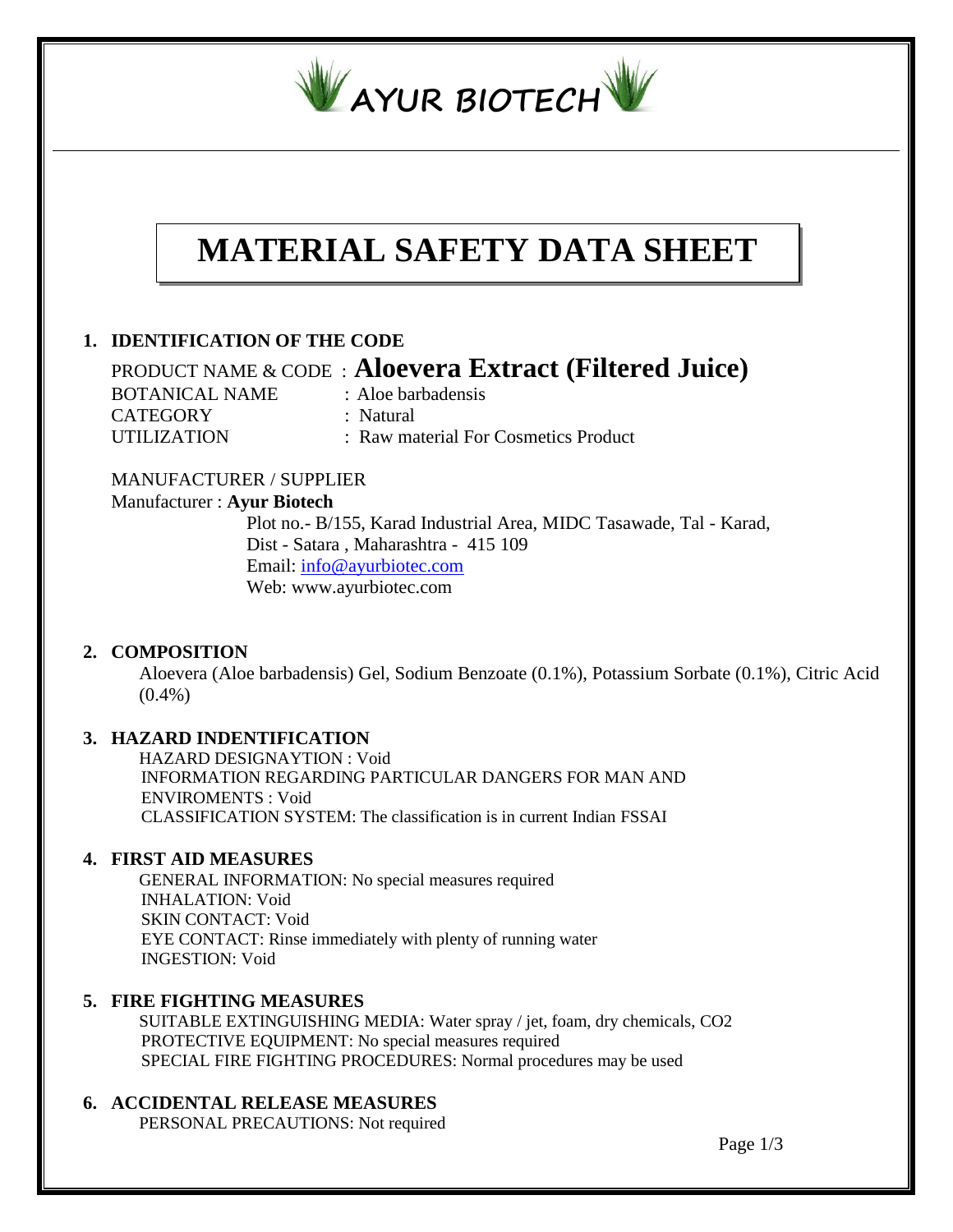

 ENVIRONMENTAL PRECAUTIONS: No special measures required CLEANING METHODS: LIQUID – The area can be finally cleaned with water. SOLID – Clean area with detergent and water

## **7. HANDLING**

 INFORMATION FOR SAFE HANDLING: No special measures required PROTECTION AGHAINST FIRE AND EXPLOSION: Non-flammable No special measures required STORAGE REQUIREMENTS FOR ROOMS AND CONTAINERS: Store in a cool and dry place away from sunlight

 FURTHER INFORMATION ABOUT STORAGE CONDITIONS: Store in a cool and dry place away from sunlight

#### **8. EXPOSURE CONTROLS/PERSONAL PROTECTION**

 TECHNICAL MEASURES: See 7. PERSONAL PROTECTION: Void

#### **9. PHYSICAL AND CHEMICAL PROPERTIES**

APPEARANCE: FIBROUS LIQUID - Semisolid COLOUR – To match with standard (Clear Colourless liquid ) ODOUR – To match with standard (Light Vegetable) TASTE - Bland HANGE IN CONDITION MELTING POINT/MELTING RANGE : N/A BOILING POINT/BOILING RANGE : N/A FLASH POINT : N/A FLAMMABILLITY (SOLID, GAS) : N/A VAPOUR PRESSURE (20°C) : N/A SPECIFIC GRAVITY : 0.991-1.05 PH (20°C) : 3.0- 5.5<br>
TOTAL SOLID : Min 0.5 % TOTAL SOLID

## **10. STABILITY AND REACTIVITY**

 THERMAL DECOMPOSITION/CONDITIONS TO BE AVOIDED : Store in cool and dry place DANGEROUS REACTIONS: None DANGEROUS PRODUCTS OF DECOMPOSITION: None

# **11. TOXICOLOGICAL INFORMATION**

 SKIN IRRITATION : Non - irritant EYE IRRITATION : Non – irritant ADDITIONAL TOXICOLOGICAL INFORMATION When used and handled according to specifications, the products do not have any harmful effects according to our experience and information provided to us.